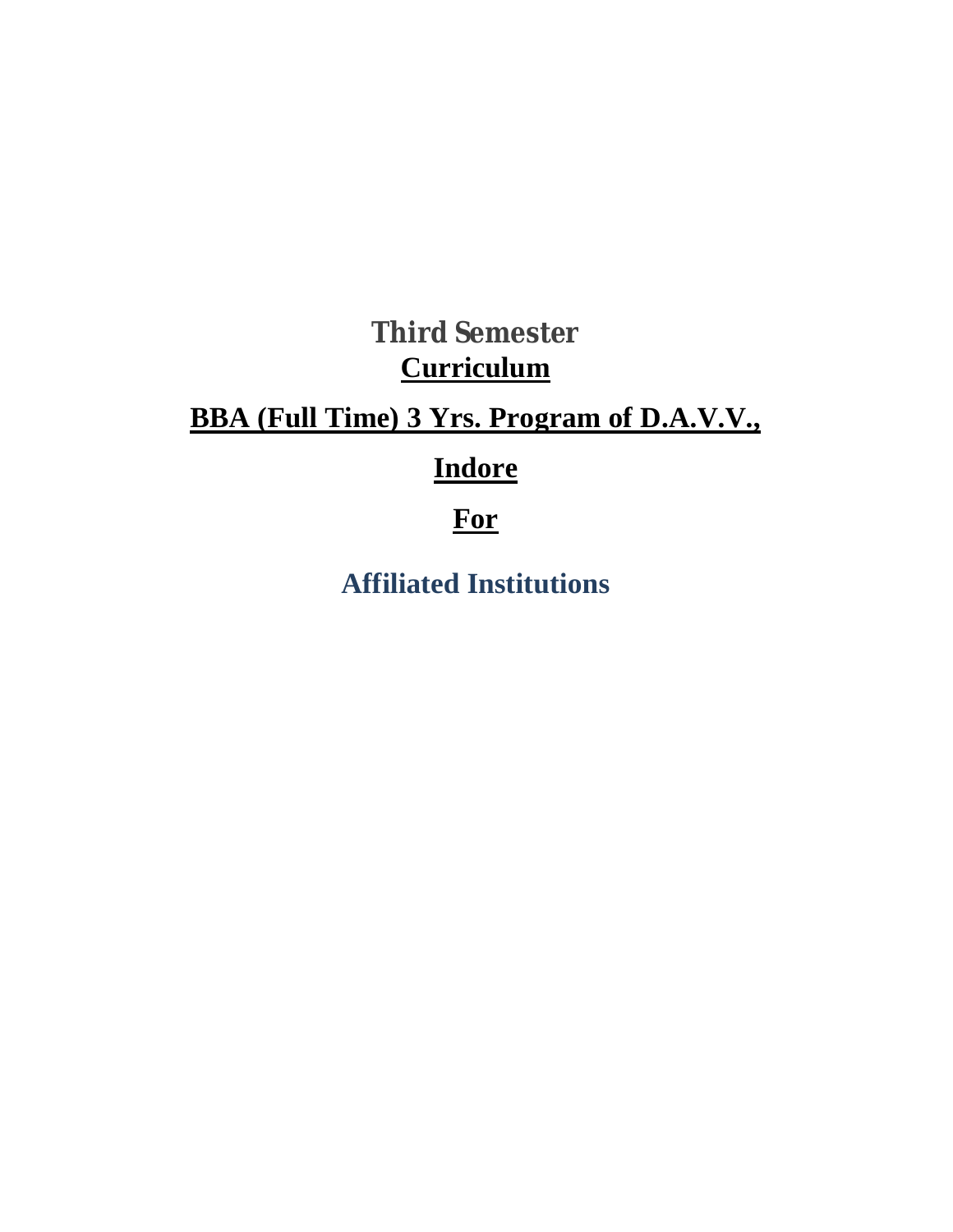# **Semester III**

| <b>BB</b> 301 | <b>Marketing Management</b>    |
|---------------|--------------------------------|
| <b>BB</b> 302 | <b>Organizational Behavior</b> |
| <b>BB</b> 303 | <b>Business Environment</b>    |
| <b>BB</b> 304 | <b>Business costing</b>        |
| <b>BB</b> 305 | <b>Operations Management</b>   |
| <b>BB</b> 306 | <b>Business statistics</b>     |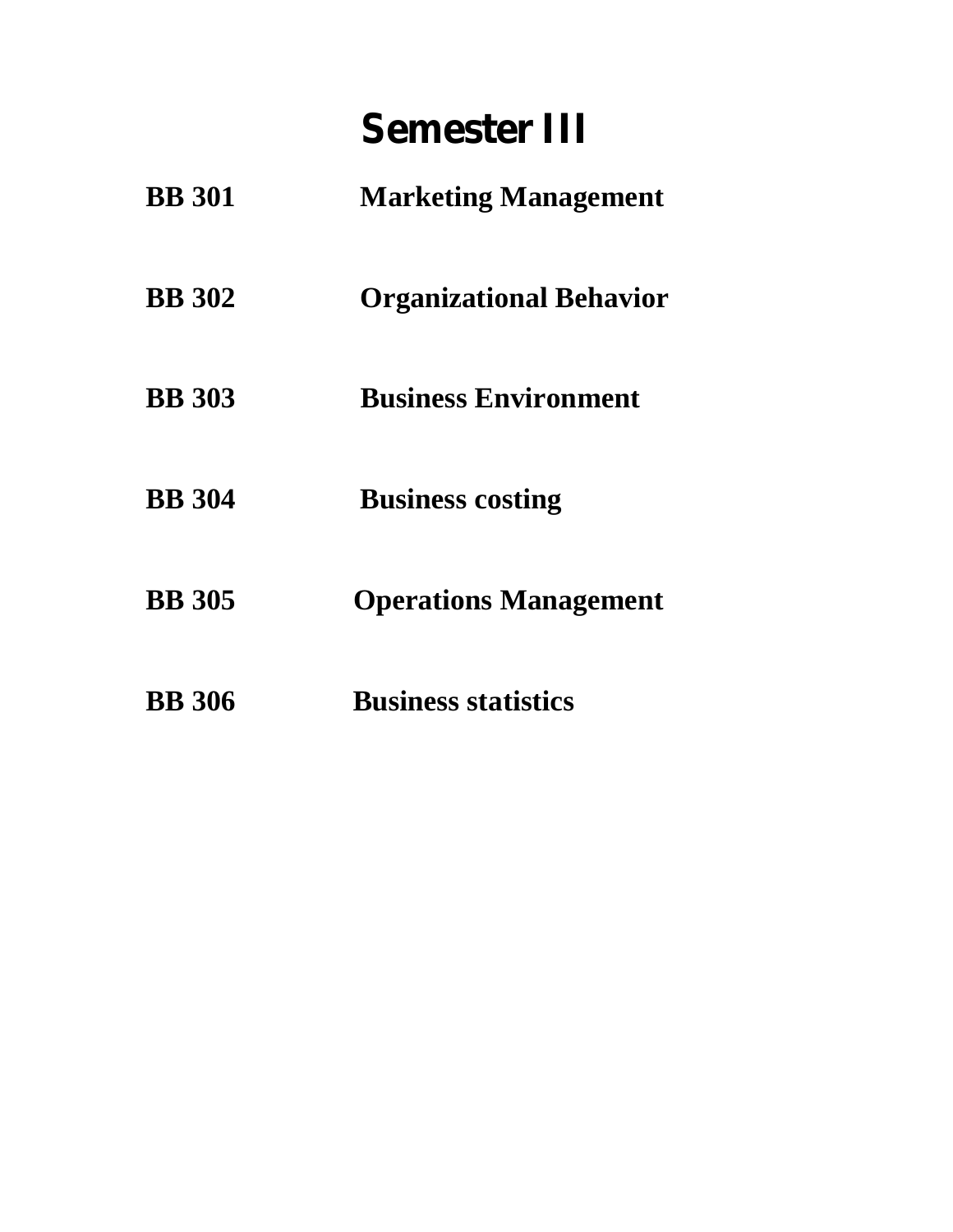### **Marketing Management BB 301**

**Objective:** To generate understanding of the marketing management and impart knowledge of the function.

**Scheme:** 20 marks for internal evaluation. The assessment shall be done on the basis of test, case and assignments. External examination shall be of 80 marks for two sections section A & B. The section A shall have 6 questions, questions shall be of logical and analytical type. Emphasis shall be on real life situation based questions rather direct theory based questions. Out of 6 questions 4 shall be solved for 64 marks and there shall be a case for 16 marks in section B.

### **Course Content**

### **Unit : I**

Marketing :- Meaning - concept - functions - marketing Planning & implementation marketing Programmes - Marketing environment – Micro and Macro.

### **Unit II:**

Market Segmentation and consumer behaviour – Influencing factors, Decision

process - Marketing Research - Marketing information system

### **Unit : III**

Product :- Meaning - Product planning - policies - positioning - New product **Unit : IV**

Pricing:- Pricing objectives – Setting and modifying the price – Initiating price changes and responding to price changes.

### **Unit : V:**

Promotion: Promotion Mix - Advertisement - Message - copy writing - Media strategy sales promotion - Personal selling and publicity.

### **Unit : VI:**

Physical Distribution and Strategies:- Distribution Mix - Managing channel intermediaries - transport and warehousing -

- 1. Debraj Dutta Mahua Dutta, **Marketing Management,**2010,Vrinda Publication
- 2. P.K.Chopra , **Marketing Management** ,2010,Dreamtech Press,New Delhi
- 3. V.S.Ramasamy & Namakumari.S, **Marketing Management**, 2010, Macmillan,
- 4. Saxena, **Marketing Management,** 2010,Tata Mcgraw Hill
- **5**. Chandra Bose,Modern **Marketing Principle and Practices,**2010,PHI Learning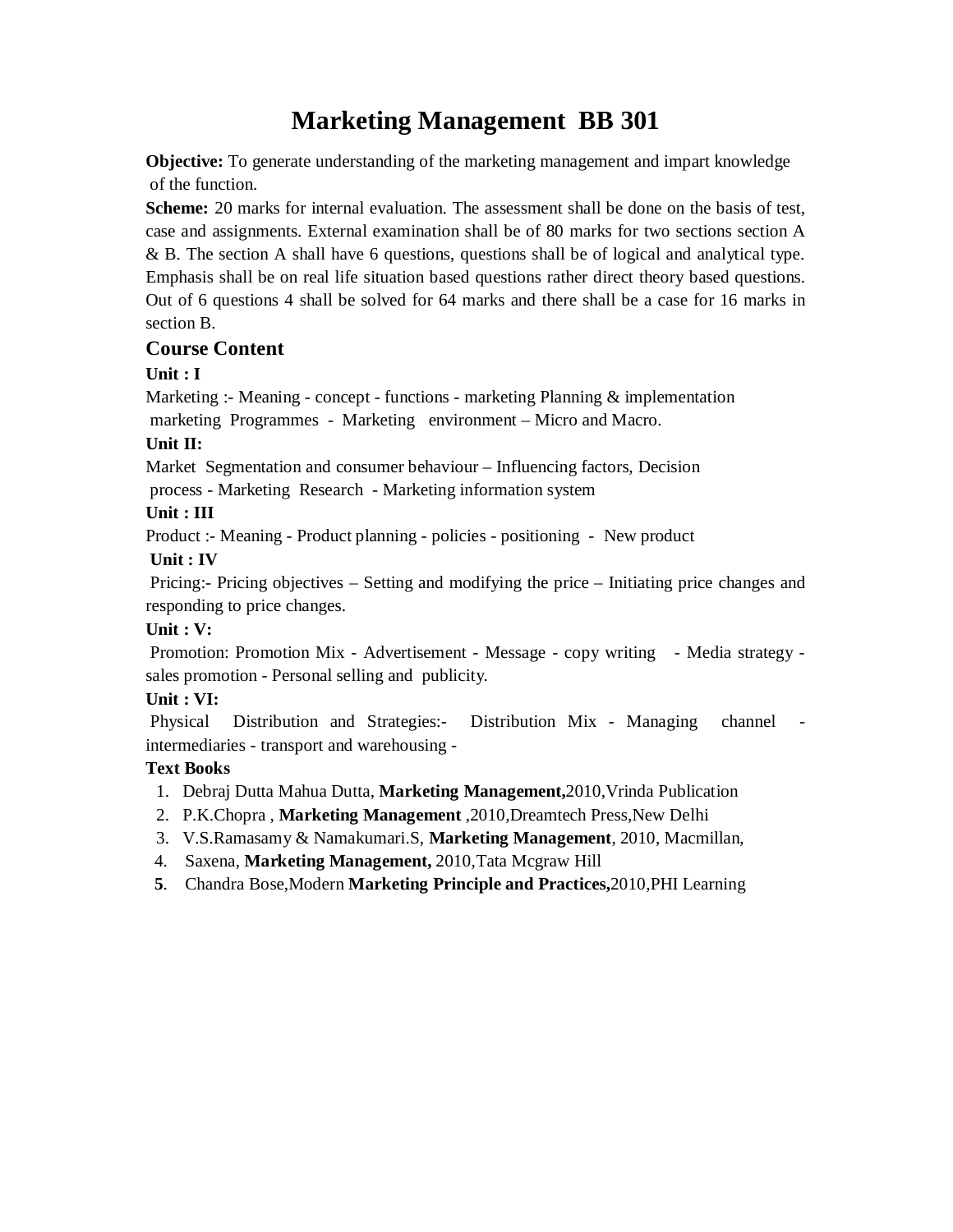## **Organization Behavior BB 302**

**Objective:** To generate understanding of organizational behavior and impart knowledge of the function.

**Scheme:** 20 marks for internal evaluation. The assessment shall be done on the basis of test, case and assignments. External examination shall be of 80 marks for two sections section A & B. The section A shall have 6 questions, questions shall be of logical and analytical type. Emphasis shall be on real life situation based questions rather direct theory based questions. Out of 6 questions 4 shall be solved for 64 marks and there shall be a case for 16 marks in section B.

### **Syllabus**

### **Unit: I**

OB History and Development; Importance of OB to the field of management. Basic behavioral Process: Cognitive functions - intelligence, Creativity, Problem solving, Learning and its process - implications,

### **Unit: II:**

Attitudes and Values, Personality - Concepts, theories, estimation and applications;

Perception - implications, counseling - importance and relevance.

### **Unit: III:**

Motivation - Theories and applications to management,

### **Unit: IV:**

Leadership - Role and functions of a leader, Leadership theories and styles, implications for management, Alternatives to leadership;

### **Unit: V:**

**O**rganizational Development - approaches, intervention strategies, implementation;

Organizational culture - relevance of culture in the changing scenario, Organizational

Politics, impression management and defensive behavior

### **Unit VI:**

Organizational change : Approaches and resistance to change, Manager as a change agent; Conflict management, nature, sources. Current applications and future trends in OB.

- 1. Kamran Sultan **Organizatioal behavior** , 2011,Dreamtech Press
- 2. Karampal **Business Management & Organisational Behaviour,** 2011, IK International Publication
- 3. Agrawal P.K,**Management Process & Organisational Behaviour**,2011,Vrinda Pub
- 4. R. S. Dwivedi, "**Human Relations and Organizational Behavior: A Global Perspective**", Macmillan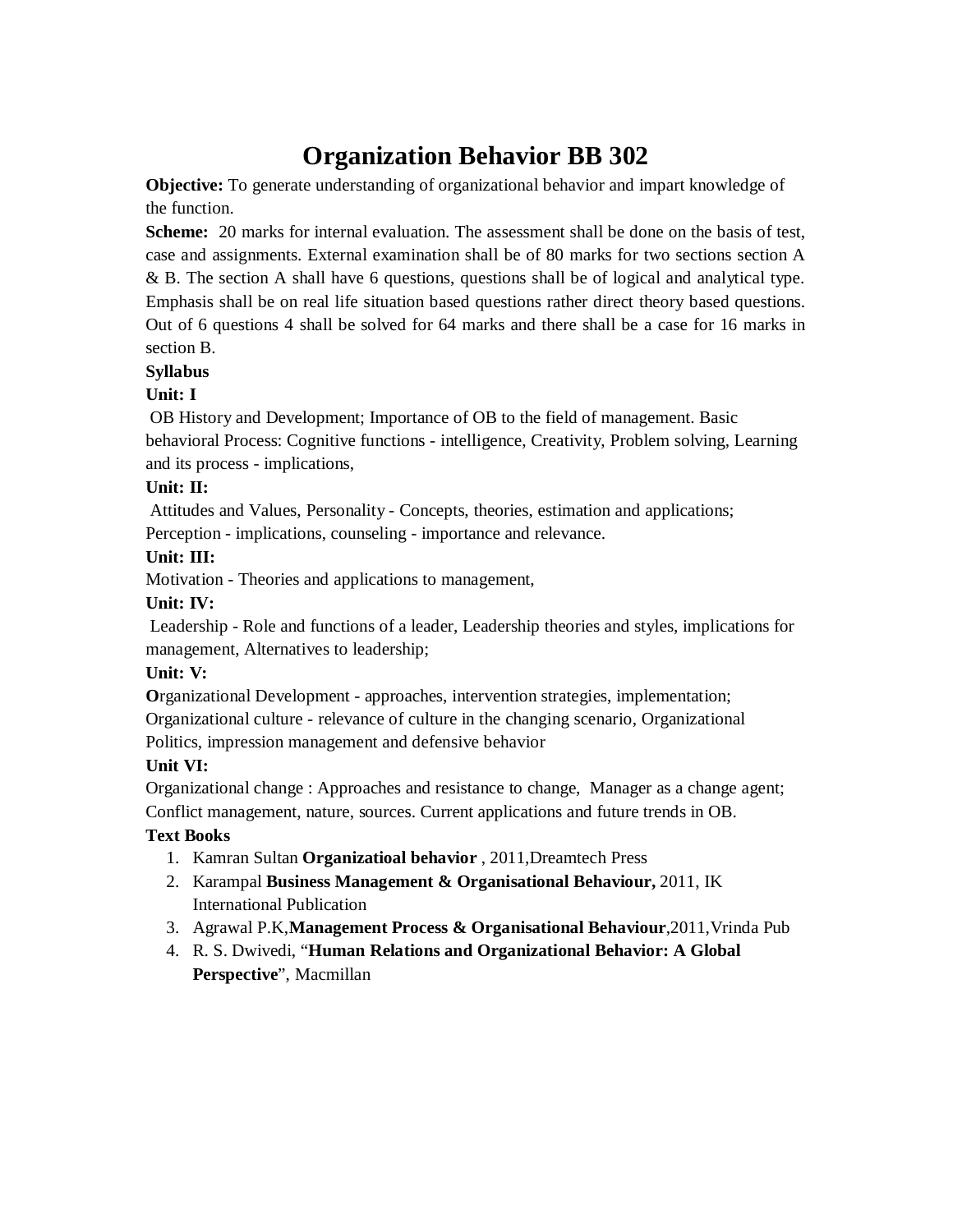### **Business Environment BB 303**

**Objective:** To generate understanding of business environment and impart knowledge of the function.

**Scheme:** 20 marks for internal evaluation. The assessment shall be done on the basis of test, case and assignments. External examination shall be of 80 marks for two sections section A & B. The section A shall have 6 questions, questions shall be of logical and analytical type. Emphasis shall be on real life situation based questions rather direct theory based questions. Out of 6 questions 4 shall be solved for 64 marks and there shall be a case for 16 marks in section B.

### **Syllabus**

1**.** Meaning of Business Environment, Factors affecting environment to the business, Internal and external environment, micro environment, macro environment. Types of environment.

2. Economic Environment: Nature of economy, structure of the economy, economic policies, economic conditions.

3. Political Environment: Economic roles of the government, government and legal environment, economic roles of government of India.

4. Technological Environment: Concept and significance of technological environment, regulation of foreign investment and collaboration.

5. Social Environment: Business and society, business and culture, language, culture and organizational behaviour, other social/cultural factors, social responsibility of business.

6. The contribution of Public sector enterprises in India, Privatization and disinvestment in India, Foreign Direct Investment in India, its impact on Indian economy.

- 1. Neelmegham, **Business environment,**2011,Vrinda Publication
- 2. Aswathappa k, **Essentials of Business environment**, Himalaya Publishing house.
- 3. Paul, Justin, **Business Environment**, Tata McGraw Hill
- 4. Palwar, **Economic Environment of Business,** PHI, New Delhi,2009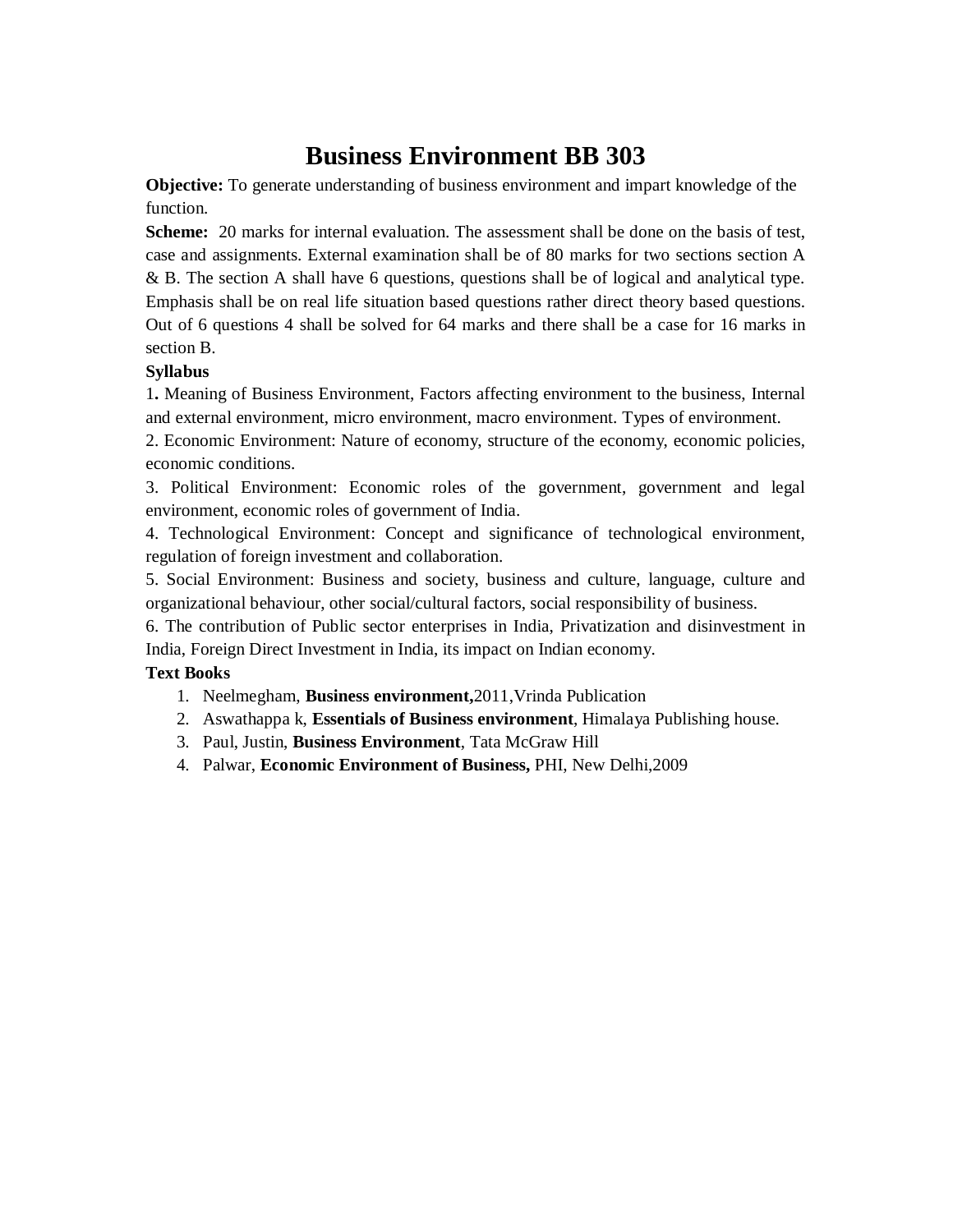### **Business Costing BB 304**

**Objective:** To familiarize and develop an understanding of basic concepts, methods and systems of costing used by business enterprises.

**Scheme:** 80 marks for the university examination and 20 marks for internal. For internal evaluation there shall be tests for 10 marks and for project for 10 marks. The university examination to be based on analytical questions, there shall be four questions from the syllabus in the examination. There should be no internal choice and all four questions should be compulsory.

#### **Syllabus:**

**Unit I Basics of Costing:** Meaning and definition of Cost Accounting, Concepts of Cost ,Cost Object, Cost Center and Profit Center, Cost Control and Cost Reduction Classification of Costs, Overview of Cost Accounting Standards.

**Unit II Cost Elements:** Material Cost- purchase procedure, store keeping and stock control, pricing issue of material and accounting thereof, perpetual inventory and physical stock taking, identification of slow, non-moving and fast moving items, ABC analysis, JIT system, level of inventories and economic order quantity, analysis, investigation and corrective steps for treatment of stock discrepancies – control through other means.

Unit III Labour Costs – remuneration methods, monetary and non-monetary incentive schemes, payroll procedures, labour analysis and idle time, measurement of labour efficiency and productivity, analysis of non productive time and its cost, labour turnover and remedial measures, treatment of idle time and overtime.

**Unit IV** Direct Expenses – nature, collection, classification and treatment.Overheads – nature, collection, classification, apportionment, allocation and absorption.

**Unit V Costing Methods:** Unit Costing, Job Costing, Batch Costing, Process Costing, Contract Costing, Activity Based Costing, Target Costing, Costing for Services Sector.

**Unit VI Cost Accounting Systems:** Accounting entries for an integrated and not integrated accounting system, Reconciliation between cost and financial profit and loss account, interlocking accounting.

- 1. Jawahar Lal : **Cost Accounting**;TataMcGraw- Hill Education (India) Ltd.
- 2. Arif Pasha Mohd. **Cost Accounting,** 2010,Vrinda Publication
- 3. Jelsy Joseph Kupappapally Accounting for Managers,PHI Learning
- 4. S.N. Maheshwari Cost & management Accounting; Sultan Chand & Sons,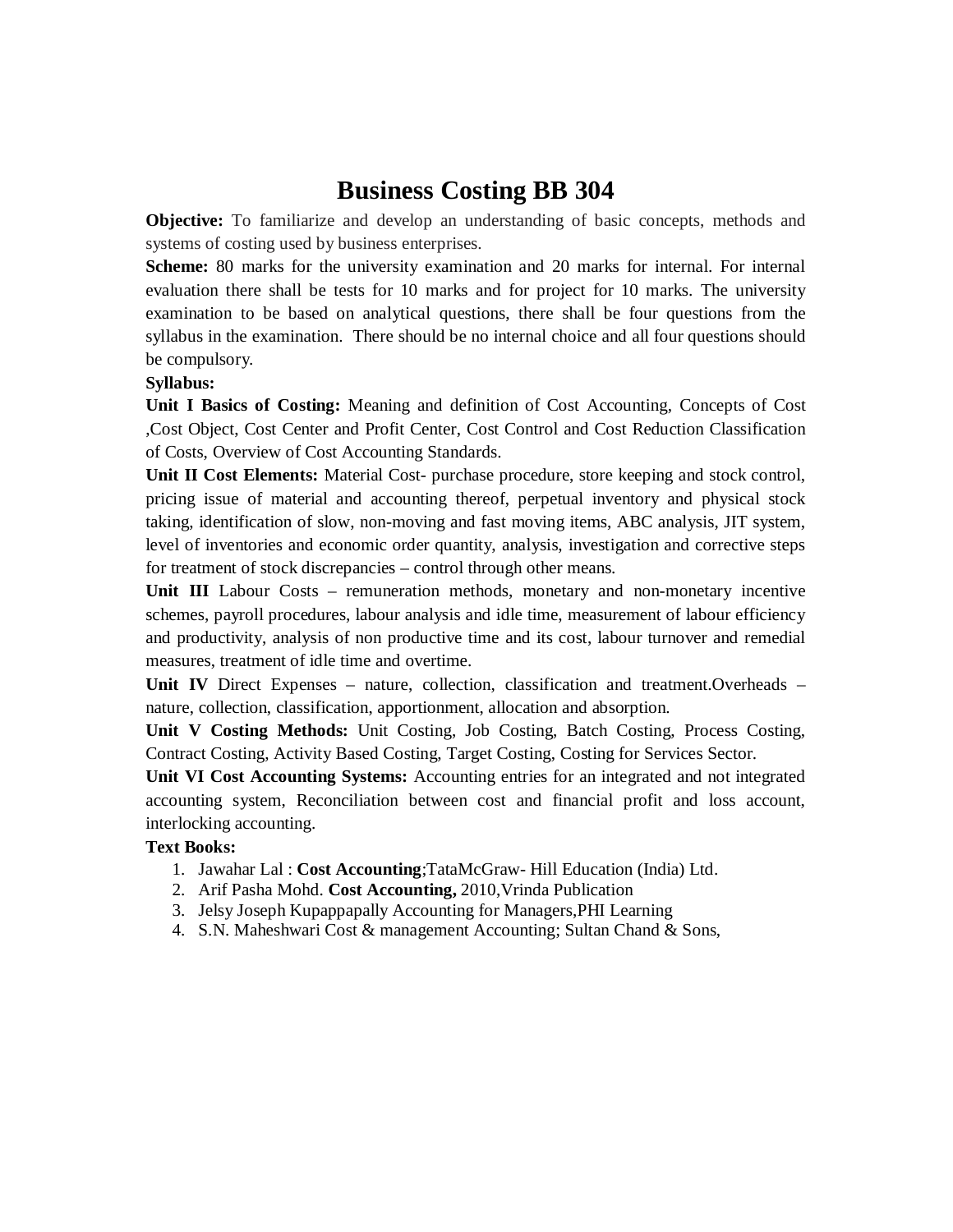### **Operations Management BB-305**

**Objective:** To give understanding of operations as function and skills of major decisions area in operations as function.

**Scheme:** There shall be 20 marks for internal evaluation and 80 for external paper. Examination paper shall have two sections Section A and Section B. Section A shall have theoretical questions and section B shall have numerical. There shall be five questions in section A and three shall be answered for 48 marks. The section B shall have 4 questions and two to be answered for 32 marks.

#### **Syllabus:**

- I. Introduction to productions and operations management: Nature of production, productions and system, production as an organizational function, decision making in production, production management and operations management, Characteristics of modern production and operation management, organization of production function, recent trends in production/operations management.
- II. Production process, manufacturing and service operations: production process, manufacturing operation, service operations, selection of process non manufacturing or service operations, difference between manufacturing and service operations, classification of manufacturing process, manufacturing operations as conversion process, characteristics of modern manufacturing process,
- III. Design of production system**:** Product, process and production design**,** factors influencing product design, approaches for product design, process planning and process design, process selection, process management, major process decisions,
- IV. Plant location & Plant layout Location theories, freedom of locations, errors in selection, steps in location selection, relative importance of location factors, location models, Meaning, definition scope and of facility layout, factors influencing layout, types of layout, importance of layout, layout planning, layout tools and techniques, analysis if layout with computers, criteria for selection and design of layout, layout design procedure.
- V. Materials Management functions, meaning and operations, overview of materials planning & material requirement planning, over view of Store management – objectives & functions.
- VI. Quality control Purpose of inspection and quality control control charts and acceptance sampling by variable and attributes. Sample plan OC curve, AQL, AOQL, LTPD.

- 1. S.N Chary,**Theory & Problems in Production and Operations Management,** TMH
- 2. R.V.Badi N.V.Badi **Production & Operations Management,**Vrinda Publication
- 3. B. Mahadevan; **Operation Management; Theory and Practice'** Pearson Education,
- 4. Ashwathappa, **Production and Operation Management**, Himalaya Publishing .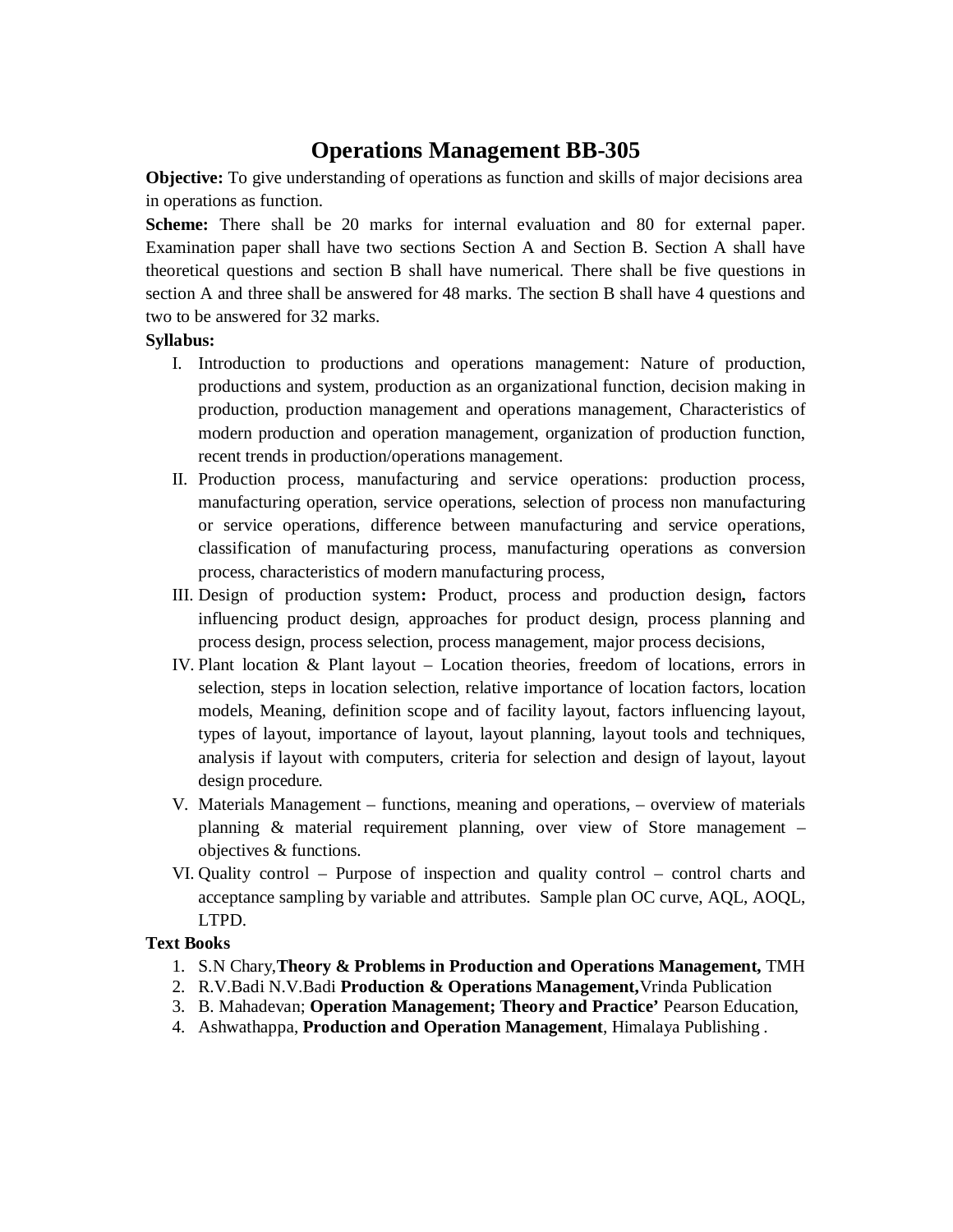### **Business and Statistics BB 306**

**Objective:** To generate understanding of the statistics in business decision making and impart knowledge of the tools of statistics.

**Scheme:** 20 marks for internal evaluation. The assessment shall be done on the basis of test, case and assignments. External examination shall be of 80 marks for two sections section A & B. The section A shall have 6 questions, questions shall be of logical and analytical type. Emphasis shall be on real life situation based questions rather direct theory based questions. Out of 6 questions 4 shall be solved for 64 marks and there shall be a case for 16 marks in section B.

### **Syllabus**

Unit : I Introduction to statistics – purpose of statistics – kinds of numbers, measurements, variables, attributes, UNITs, discrete and continuous data. Frequency distributions – continuous frequency distribution – graphic representation – Histogram – frequency polygon and their uses.

**Unit :II** Measures of central tendency – Mean, Median, Mode merits and demerits – Measure of Dispersion – Range, mean deviation, standard deviation, coefficient of variations.

**Unit :III** Concept of probability – Law of Addition – Law of Multiplication and conditional probabilities – Random variables – Its expectation and variances – Applications in Management.Probability distributions:- Binomial distribution, Poisson distribution and normal distribution.

**Unit : IV** Population parameters and sample statistics – standard error – sampling distributions of statistics – large sample tests – single mean, Difference of means, single proportion – Difference of proportions –

**Unit : V** Correlation and regression – Scatter Diagram – Coefficient of correlation – Rank Correlation – Regression – Lines of Regression index nos. Simple, weighted – consumer price index – wholesale price index.

**Unit : VI** Time Series: Components – Trends – Seasonal – cyclical – irregular variables – Measurement of trend – Method of semi averages and method of moving averages principle of least squares – Measurement of seasonal fluctuations – simple averages – Ratio to trend method – Ratio to moving average method – simple problems.

- 1. T.N.Srivastava, **Statistics for Management**, TMH, 2008
- **2.** Agrawal D.R, **Business Statistics,** 2010,Vrinda Publication
- 3. S.P. Gupta, "**Statistical Methods**", New Delhi, Sultan Chand and Sons, 2007
- 4. S.C. Gupta, **Business Statistics,** Himalaya Pub House, 2008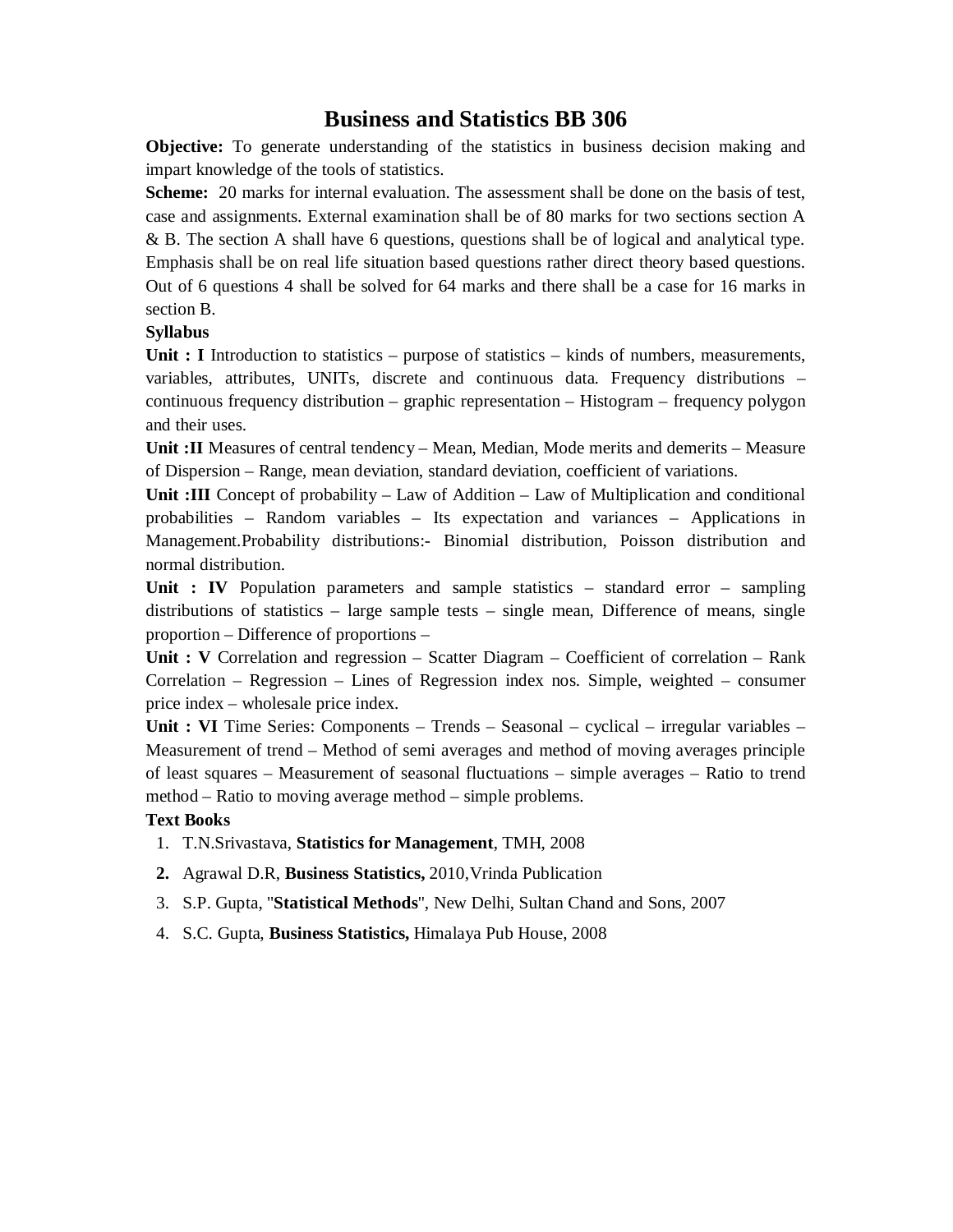## **Fourth Semester Curriculum**

## **BBA (Full Time) 3 Yrs. Program of D.A.V.V.,**

## **Indore**

## **For**

**Affiliated Institutions**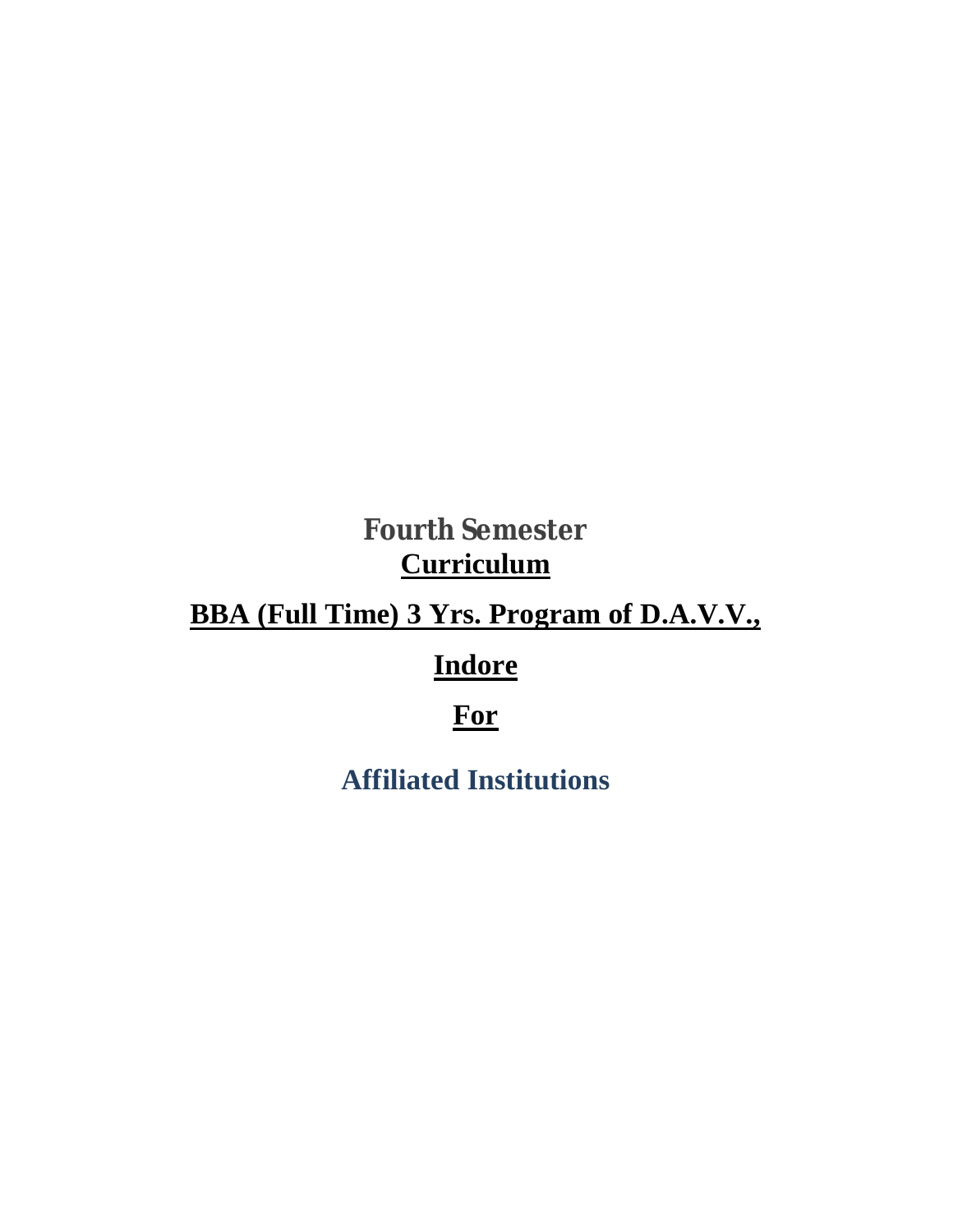## **Semester IV**

- BB-401 Entrepreneurship
- BB-402 Supply chain management
- BB-403 International business
- BB-404 Indian legal system for business
- BB-405 Management accounting
- BB-406 Operations Research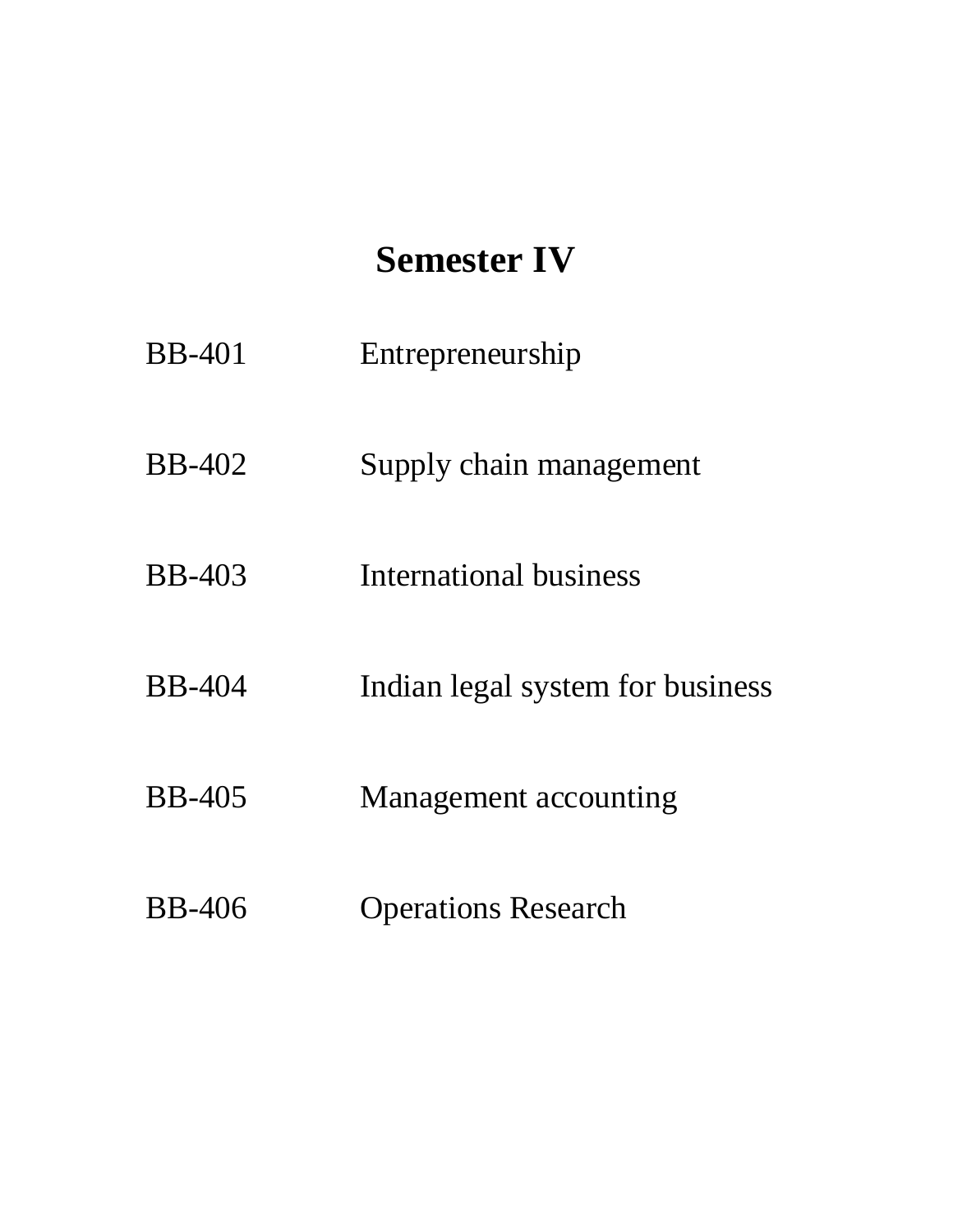## **Entrepreneurship BB-401**

**Course Objective:** The objective of this course is to familiarise the students with the ground realities of starting & managing their own Entrepreneurial ventures.

**Scheme:** 20 marks for internal evaluation. The assessment shall be done on the basis of test, case and assignments. External examination shall be of 80 marks for two sections section A & B. The section A shall have 6 questions, questions shall be of logical and analytical type. Emphasis shall be on real life situation based questions rather direct theory based questions. Out of 6 questions 4 shall be solved for 64 marks and there shall be a case for 16 marks in section B.

### **Course contents**

**1. Introduction to Entrepreneurship**Definition of Entrepreneur, Entrepreneurial Traits, and Entrepreneur vs. Manager, Entrepreneur vs. Intrapreneur. The Entrepreneurial decision process. Role of Entrepreneurship in Economic Development, Ethics and Social responsibility of Entrepreneurs. Opportunities for Entrepreneurs in India and abroad. Woman as Entrepreneur.

### **2. Creating and Starting the Venture**

Sources of new Ideas, Methods of generating ideas, creating problem solving, product planning and development process.

### **3. The Business Plan**

Nature and scope of Business plan, Writing Business Plan, Evaluating Business plans, Using and implementing business plans. Marketing plan, financial plan and the organizational plan, Launching formalities.

### **4. Financing and Managing the new venture**

Sources of capital, Record keeping, recruitment, motivating and leading teams, financial controls. Marketing and sales controls. E-commerce and Entrepreneurship, Internet advertising

### **5. New venture Expansion Strategies and Issues**

Features and evaluation of joint ventures, acquisitions, merges, franchising. Public issues, rights issues, bonus issues and stock splits.

### **6. Institutional support to Entrepreneurship**

Role of Directorate of Industries, District Industries, Centers (DICs), Industrial Development Corporation (IDC), State Financial corporation (SFCs), Commercial banks Small Scale Industries Development Corporations (SSIDCs), Khadi and village Industries Commission (KVIC), National Small Industries Corporation (NSIC), Small Industries Development Bank of India (SIDBI)

### **Text Readings:**

- 1. Alpana Trehan, **Entrepreneurship,**2011**,**Dreamtech Press New Delhi
- 2. Naidu &Krishnarao,**Management and Entrepreneurship**,IK International Publication
- 3. Charanthimath, **Entrepreneurship development small business enterprises**, Pearson education, 2008
- 4. Vasant Desai: **Small scale Industries and Entrepreneurship**, Himalaya Publishing House, 2009.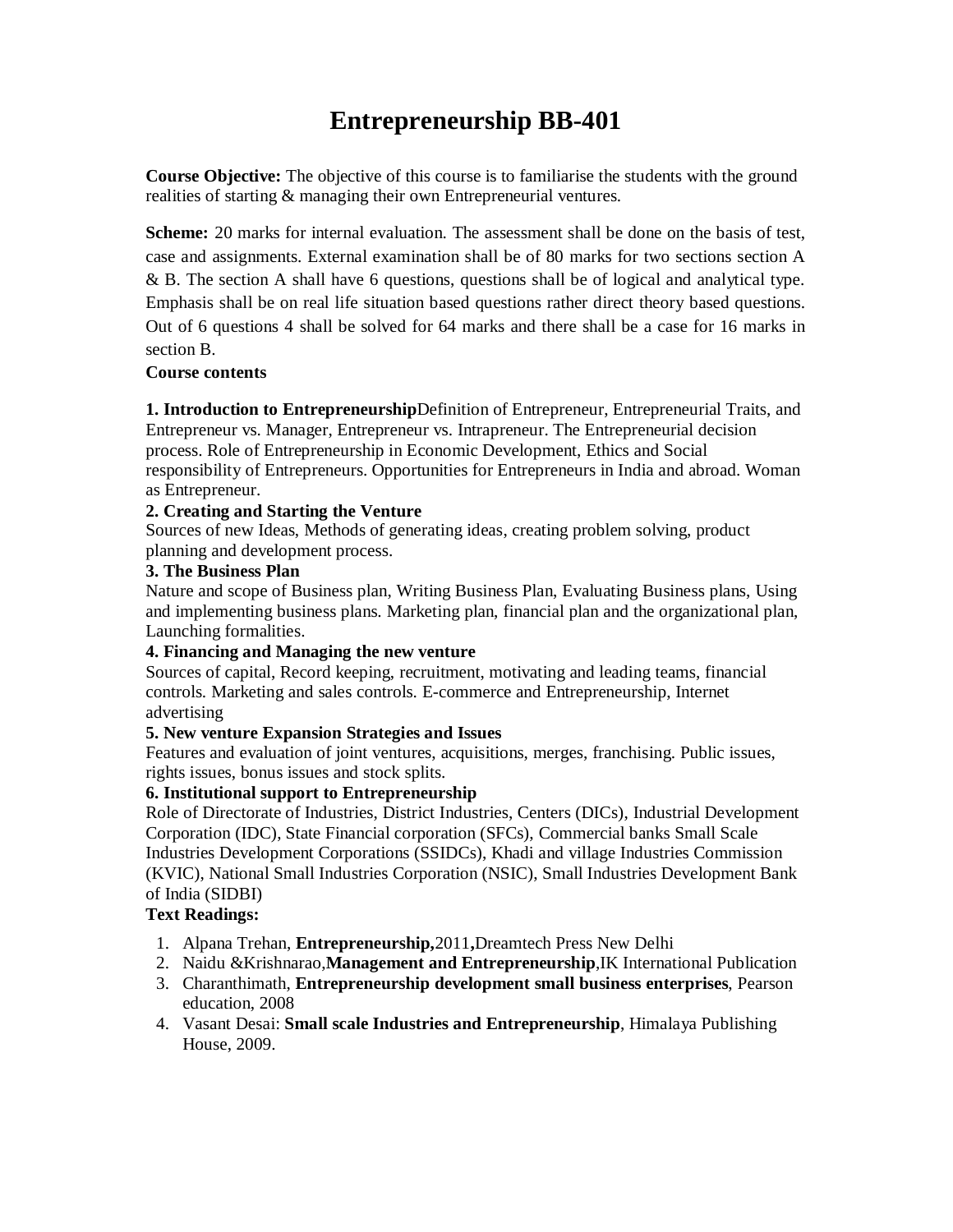## **Supply Chain Management BB-402**

**Objective:** To offer understanding of supply chain functions and advantages for business. **Scheme:** There shall be 20 marks for internal evaluation and 80 for external paper. Examination paper shall have two sections Section A and Section B. Section A shall have theoretical questions and section B shall have numerical. There shall be five questions in section A and three shall be answered for 48 marks. The section B shall have 4 questions and two to be answered for 32 marks.

### **Course contents**

- 1. Development of SCM concepts and Definitions key decision areas strategic Supply Chain Management and Key components, External Drivers of Change. Dimensions of Logistics – The Macro perspective and the macro dimension – Logistic system analysis.
- 2. Sourcing strategy: Manufacturing management make or buy decision capacity management – Materials Management – choice of sources – procurement planning.
- 3. Distribution strategy: Choice of Market network design warehouse designed operation and distribution planning – transportation – packaging.
- 4. Inventory Strategy: Demand forecasting inventory planning planning of stocking facilities – warehouse location allocation. Warehouse design and operations – inventory norms.
- 5. Channels of Distribution Customer Service Strategy: Identification of Service needs, cost of services – revenue Management.
- 6. IT integrated focus, E Commerce and Supply Chain Management. Organizational Issues and Supply Chain. ERP and Supply Chain Management.

### **Text Readings:**

- 1. Mohanty & Deshmukh, **Supply Chain Management,** 2011**,**Biztantra
- 2. Upendra Kachru **Exploring the Supply Chain,** 2010,Excel Books,
- 3. Janat Shah **Supply Chain Manageme**nt,2010, Pearson Education,
- 4. Badi N.V. **Supply Chain Management**.2010,Vrinda Publications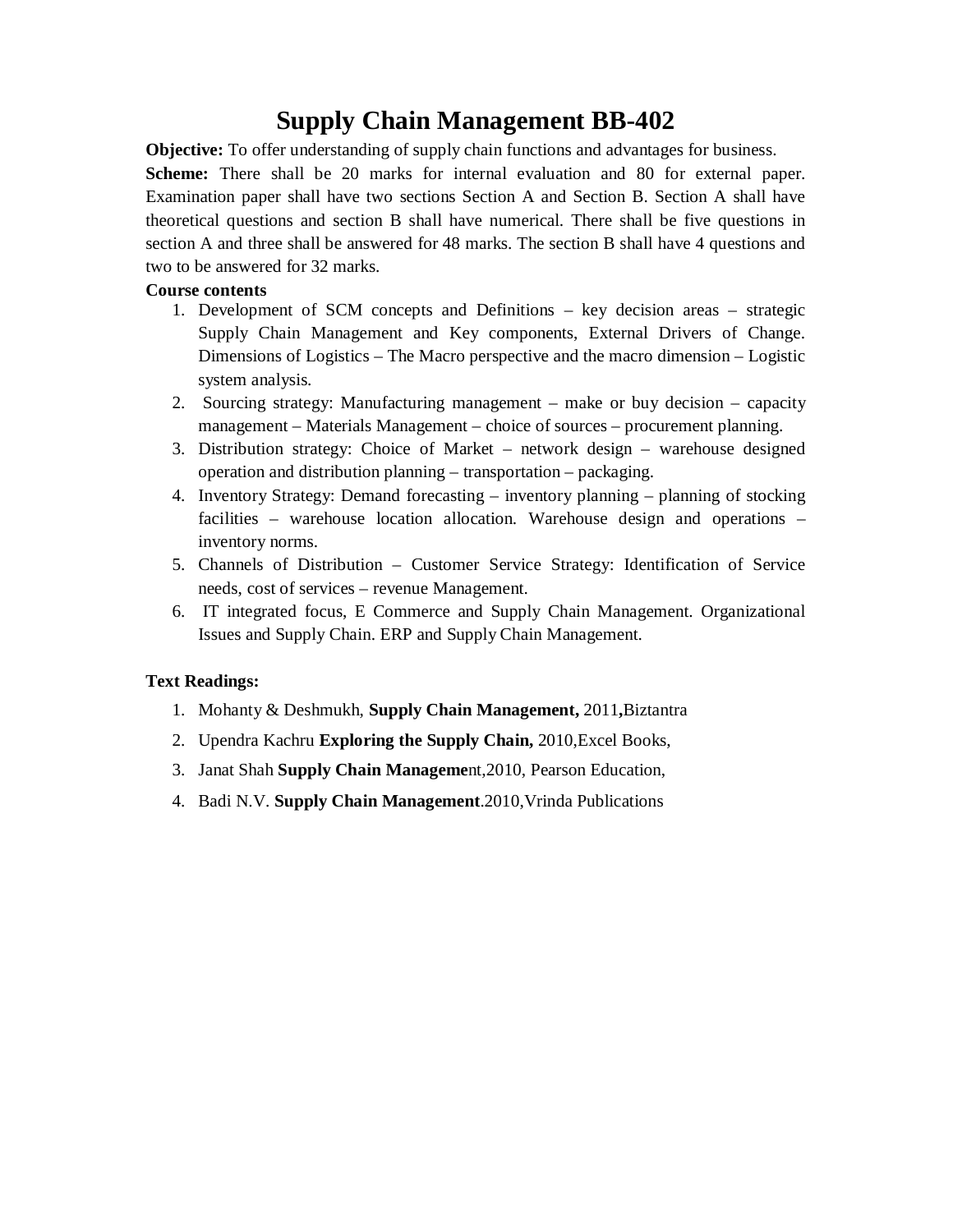### **International business BB-403**

**Objective:** To impart understanding of international business.

**Scheme:** 20 marks for internal evaluation. The assessment shall be done on the basis of test, case and assignments. External examination shall be of 80 marks for two sections section A & B. The section A shall have 6 questions, questions shall be of logical and analytical type. Emphasis shall be on real life situation based questions rather direct theory based questions. Out of 6 questions 4 shall be solved for 64 marks and there shall be a case for 16 marks in section B.

### **Course contents**

**1**. **An Overview of International Business:** Framework of International Business,Types of International Business, International Business Approaches, Global Marketing Theory of Competitive Advantages, Neo-Classical, Modern Approach to International Business, Problems of Trade and Aid to Developing Countries.

**2. International Business Decision** : Mode of Entry, Marketing Mix , Factors Affecting decision For International Business,

**3**.**Role Of International Institutions**: GATT, WTO, ECM, IMF, IBRD, IDA, IFC, UNCTAD, In International Business. Recent Trends in World trade, Multi National Corporations and the Trade.

**4. Recent Trends in India's Foreign Trade:** Export and Import Policy, Trade Policy, Balance of Payment, Custom and Tariff Rationalization. Identifying Foreign Markets and Overseas markets, International Marketing Mix, Product Development, Transfer Logistics and Distribution Channels, Role of Documentation in International Trade, Export Pricing, Methods of International Payments.

**5..International Capital Movement:** Risk in International Operations, International Investment, Financing of Foreign trade, Factor Mobility and Direct Foreign Investment. Export Finance, Pre and post Shipment credit, Introduction to FEMA, Insurance. Role of ECGC and export Promotion Councils, Eurocurrency Market.

**6**..**Regional Economic Groupings:** Major Trading Blocks, Globalization with Social responsibility, Introduction to International Monetary and Financial System.

#### **Text Readings:**

K.Ashwathapa ,**International Business Environment**,2011Tata Mcgraw Hill

Mahua Dutta, **International Business,** 2011,IK International Publication

Hamilton **The International Business Environment** Oxford Press

Shajahan **International Business** Indian Macmillan Publishers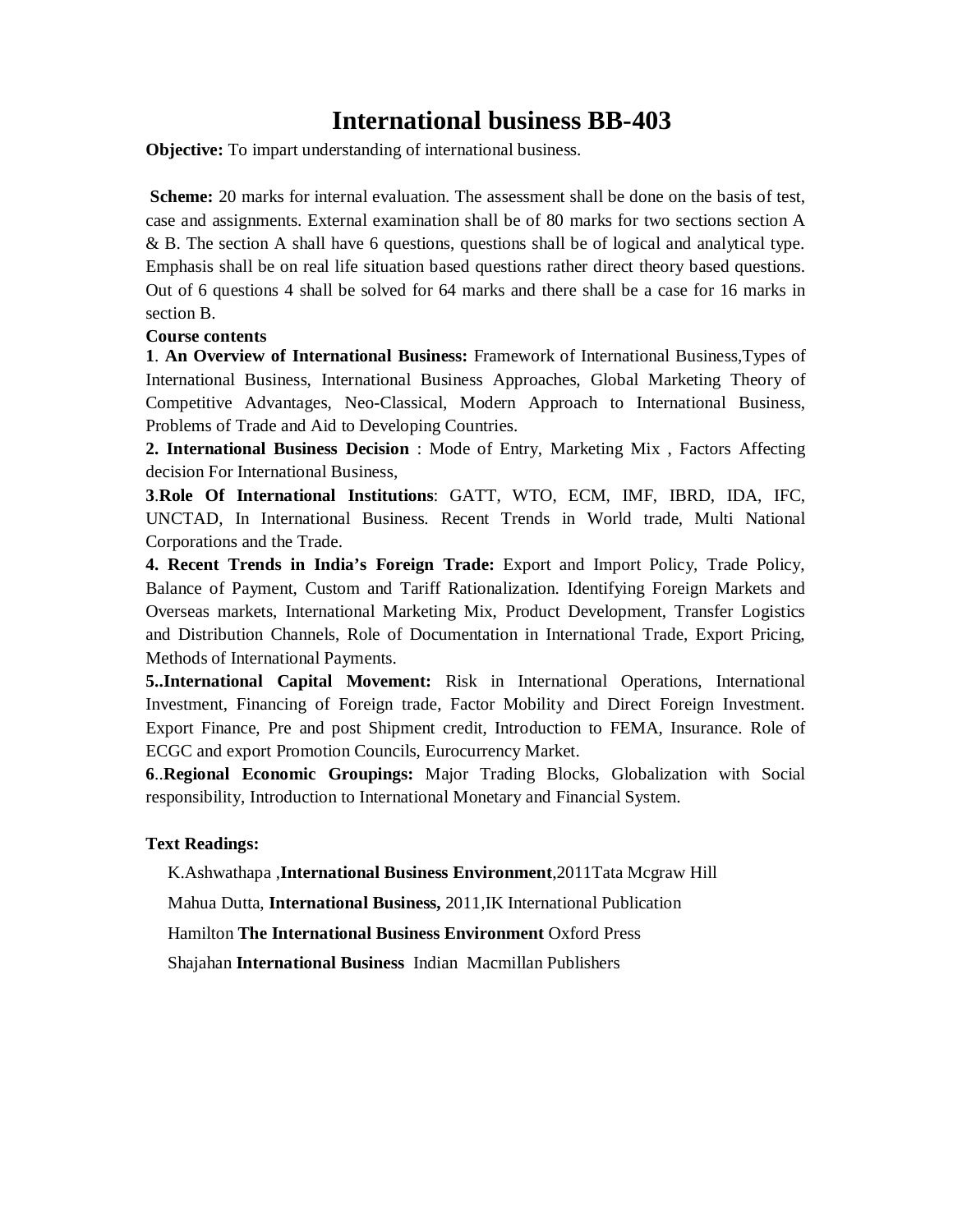### **Indian legal system for business BB-404**

**Objective:** To impart understanding of international business.

**Scheme:** 20 marks for internal evaluation. The assessment shall be done on the basis of test, case and assignments. External examination shall be of 80 marks for two sections section A & B. The section A shall have 6 questions, questions shall be of logical and analytical type. Emphasis shall be on real life situation based questions rather direct theory based questions. Out of 6 questions 4 shall be solved for 64 marks and there shall be a case for 16 marks in section B.

### **Course contents**

**1**. **The Indian Contract Act, 1872:** Essentials of a Valid Contract, Void and Voidable Agreements, Performance of Contracts, Breach of a Contract and Its Remedies, Quasi-Contracts. Indemnity and Guarantee, Bailment and Pledge, Contract of Agency.

**2**. **The Sale of Goods Act. 1930:** Formation of a Sales Contract.

**3Negotiable Instrument Act, 1881**: Definition and Essential Features of Negotiable Instruments, Types of Instruments and Endorsement, Parties to Negotiable Instrument.

4. **Consumer Protection Act**- Provisions related to consumer protection and Redressal of consumer Grievances.

**5. Evolution of Indian Companies Act, 1956**, The Companies Act, 1956: Types of Companies, Memorandum and Article of Association, Shareholders and Debenture Holders, Minority Protection, Winding-up.

**6**.**Law of Partnership**:Definition and Nature of Partnership,Formation of Partnership,Rights, Duties and Liabilities of Partners,Dissolution of Partnership Firm.

### **Suggested readings**

- 1. P.K.Goel**,Business Laws for Managers,**2010**,**Biztantra
- 2. Avtar Singh, **Mercantile Law**, Eastern Book Company
- 3. Chandra Bose, **Business Laws**, PHI, 2008
- 4. Bulchandani, **Business Law for Management**, 2009, Himalaya Publishing House.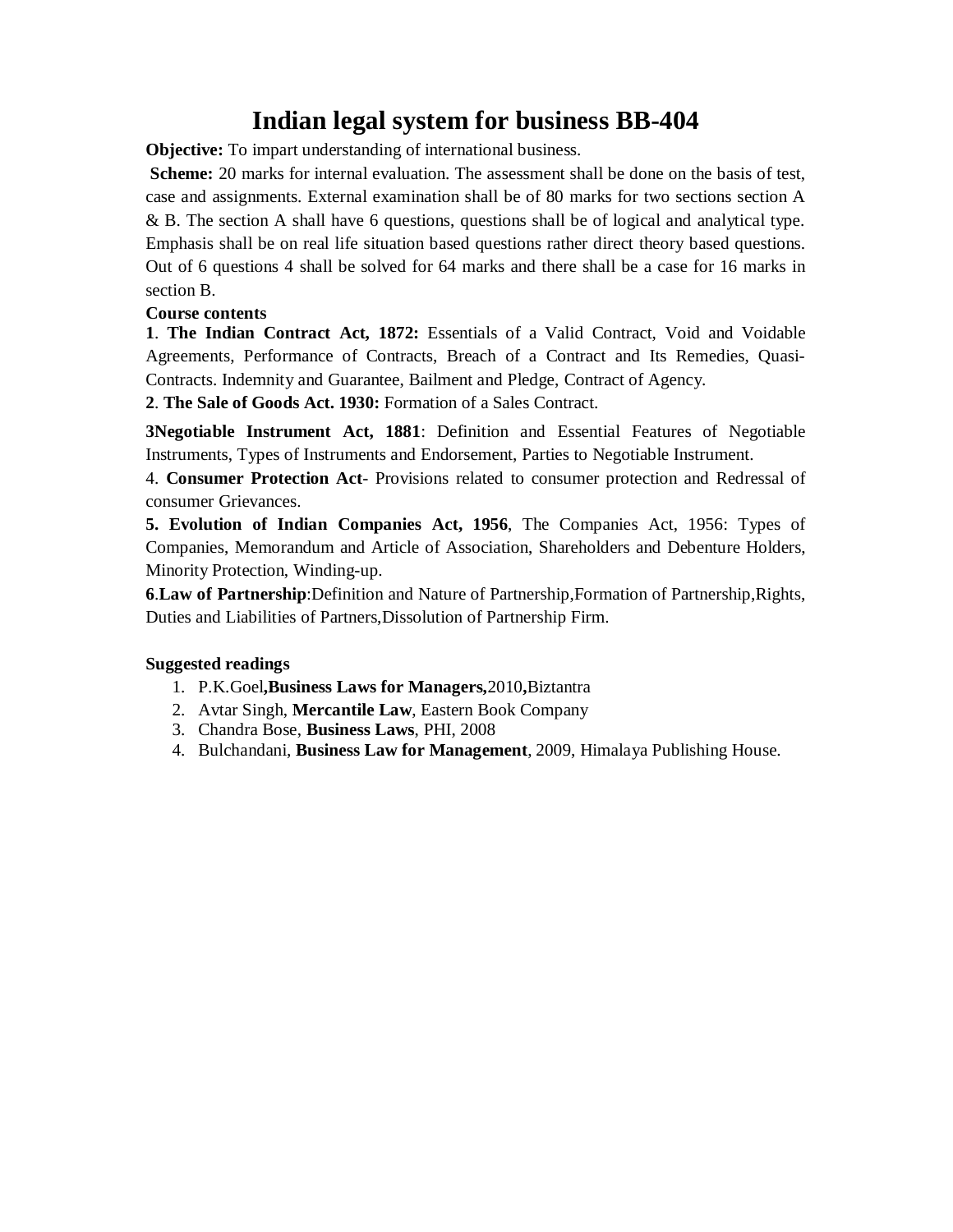### **Management Accounting BB-405**

**Objective:** To familiarize and develop an understanding of basic concepts, tools and techniques of management accounting used for business decisions.

**Scheme:** There shall be 20 marks for internal evaluation and 80 for external paper. Examination paper shall have two sections Section A and Section B. Section A shall have theoretical questions and section B shall have numerical. There shall be five questions in section A and three shall be answered for 48 marks. The section B shall have 4 questions and two to be answered for 32 marks.

#### **Course contents**

#### **Basics of Management Accounting:**

Meaning and definition of Management Accounting, Evolution of Management Accounting, Nature and Scope of Management Accounting ,Relationship of Management Accounting with Other Branches of Accounting and Other Disciplines of Studies.

**Budgetary Control:** Meaning of Budget, Budgetary Control and its use as a management tool, Functions of Budgets, Difference between Budgets and Forecasts, Planning Process and Budgetary Process, Stages in Budget Process, Various Types of Budgets, Zero Based Budgeting, Activity Based Budgeting, Fixed and Flexible Budgets, Behavioral Aspects in Budgeting

**Standard Costing;** Introduction to Standard Costing, Cost Standards and their types, Standard Costing and Budgetary Control, Operation of Standard Costing System, Establishing Standard Costs, Analysis, Interpretation, Presentation and Disposal of variances

**Marginal Costing as a Tool for Decision Making;** Make or Buy Decision, Change in product Mix, Pricing Decisions, Exploring a New Market, Shut-down Decisions

#### **Text Books:**

1. S.P.Jain & K.l. Narang Cost and Management Accounting; Mayur Paperbacks, A-95, Sector 5, 2. M.N. Arora Cost and Management Accounting(Theory and Problems); Himalaya Publishing House,

3. R.S.N Piallai Bhagvathi Management Accounting; S. Chand & Co. Ltd.

.4. V.k. Saxena & C.D. Vashist Cost and Management Accounting Sultan Chand & Sons,

5. M/N. Arora : A Text Book of Cost and Management Accounting Vikas Publi. House

;